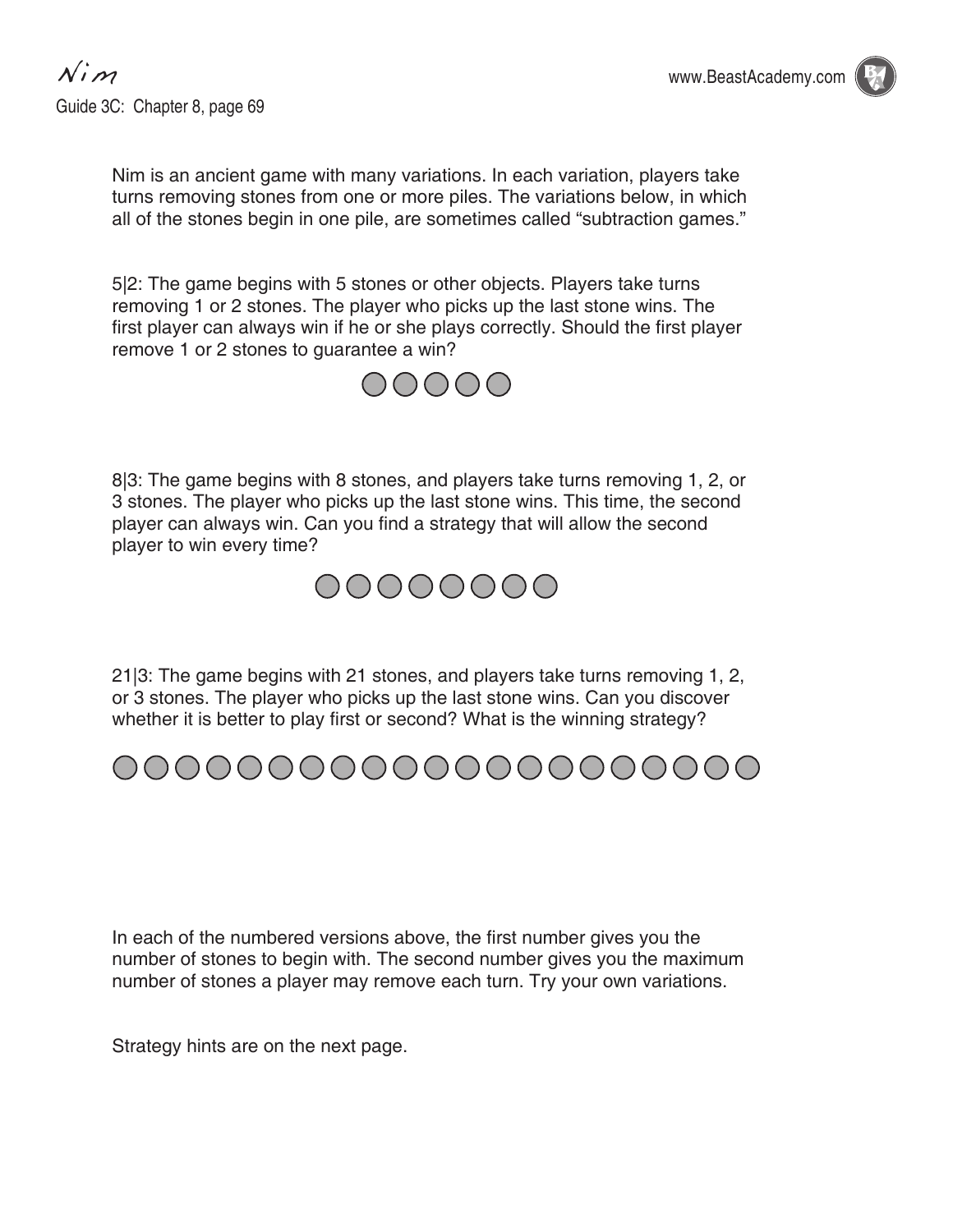Hints and Strategy www.BeastAcademy.com



Let's begin by exploring the game of Nim when players can remove **1 or 2 stones** each turn.

Suppose there are 3 stones on the board and it is your turn:



If you remove 2 stones, your opponent will pick up the last stone to win the game. If you remove 1 stone, your opponent will pick up the last two stones to win the game. Either way, your opponent can win. Obviously, this is a situation you want to avoid!

However, if you can *leave* 3 stones for your opponent, you can always win!

So, in a game of 5|2 Nim, you can win if you go first and remove 2 stones:



Now, your opponent must remove 1 or 2 stones. Either way, you can take the remaining stone(s) and win!

What if you start with 6 stones in a game of 6|2 Nim? Would you prefer to go 1st or 2nd?





6|2:  $\bigcirc$   $\bigcirc$   $\bigcirc$   $\bigcirc$   $\bigcirc$   $\bigcirc$  If the first player removes 1 stone, the second player can remove 2 stones as above and win the game.

OOOO If the first player removes 2 stones, the second player can remove 1 stone. This leaves 3 stones for the first player. So, the second player can always win again.

> So, in 6|2 Nim, you can always win if you go second. In a game with more than 6 stones, if you leave 6 stones for your opponent, you can always win!

What about 7|2 Nim? Would you prefer to go 1st or 2nd?

What if you start with 8 stones? 9? 99? 100?

What do you notice about the number of stones in a game that can always be won by the first player versus the number of stones in a game that can always be won by the second player?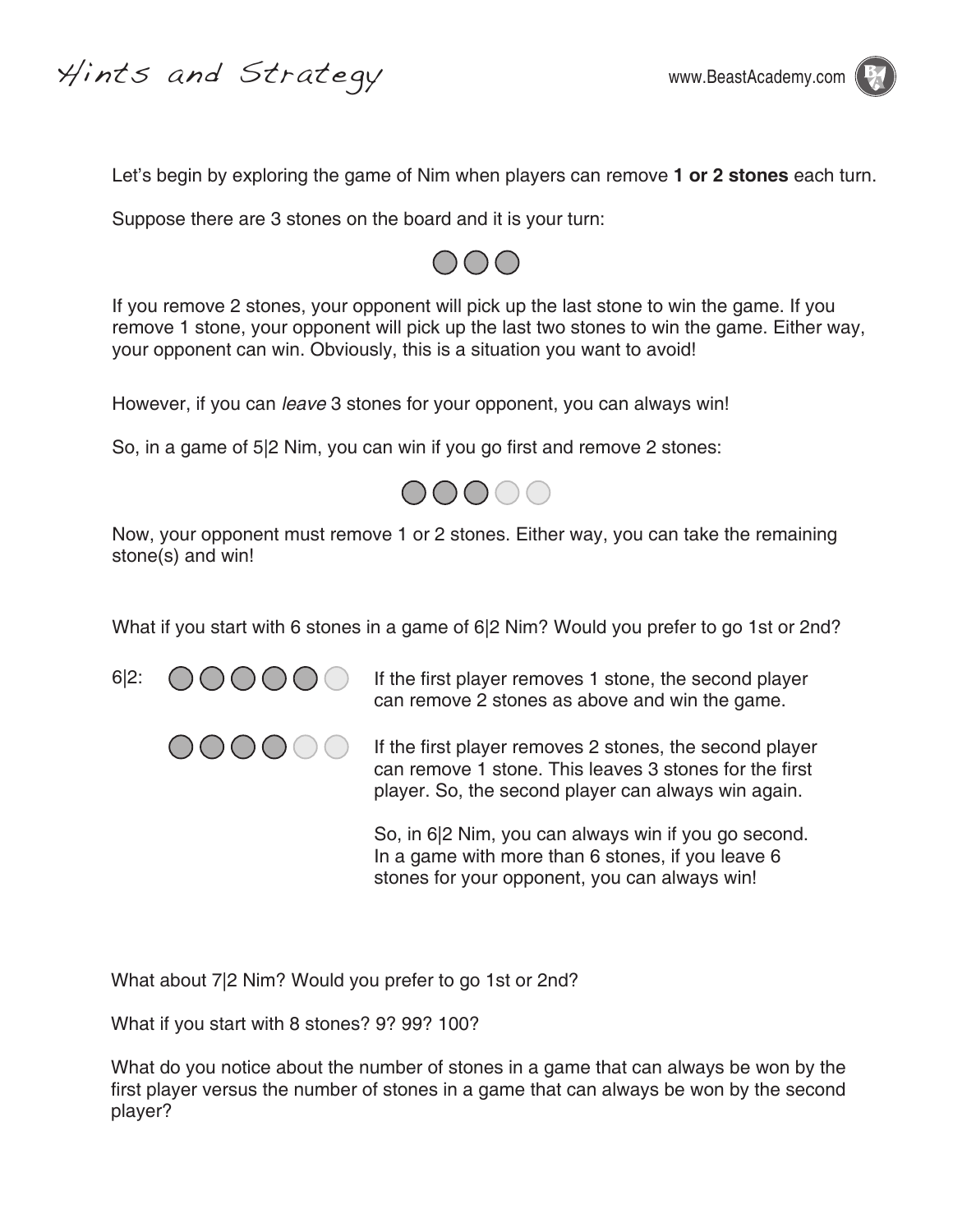Hints and Strategy www.BeastAcademy.com



Let's move on to a game of Nim in which players can remove **1, 2 or 3 stones**.

Suppose there are 4 stones on the board and it is your turn:



No matter how many stones you remove, your opponent will always be able to take the remaining stone(s) to win the game.

Obviously, this is a situation you want to avoid!

However, if you can *leave* 4 stones for your opponent, you can always win! So, in a game of 5|3 Nim, you can win if you go first and remove 1 stone:



In a game of 6|3 Nim, you can win if you go first. How many stones should you remove? In a game of 7|3 Nim, you can win if you go first. How many stones should you remove?



What about a game of 8|3 Nim? If you go first, you can remove 1, 2, or 3 stones. This leaves the second player with 7, 6, or 5 stones. Do you see the problem with going first? No matter what you do, you always leave the second player in a position to win the game.

However, if you can *leave* 8 stones for your opponent, you can always win!

In a game of 9|3 Nim, would you prefer to go 1st or 2nd? What if you start with 10 stones? 11? 12? 100?

What do you notice about the number of stones in a game that can always be won by the first player versus the number of stones in a game that can always be won by the second player?

Try lots of variations until you have mastered the Nim games above and can answer questions like this one: In a game of 31|6 Nim, would you prefer to go first or second?

Then, you are ready to try some of the variations on the next page.